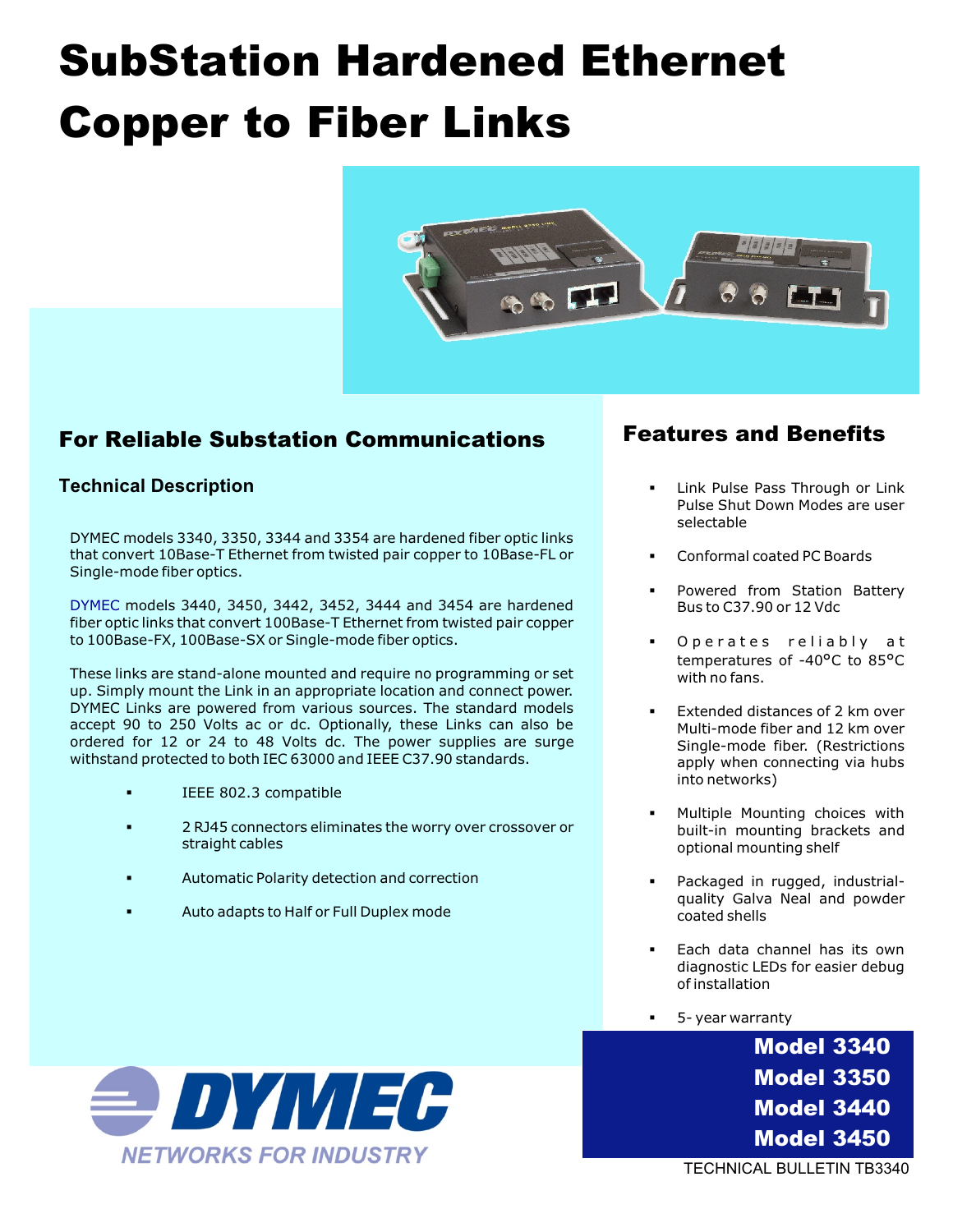## **Ethernet Link Specifications**

|                                             | 3340/3350 10 Base Ethernet                                                                          |                             | 3440/3450 100 Base Ethernet  |                             |  |  |
|---------------------------------------------|-----------------------------------------------------------------------------------------------------|-----------------------------|------------------------------|-----------------------------|--|--|
| <b>Optical Parameters</b><br>@ Maximum Temp | <b>Multimode</b>                                                                                    | Single-Mode                 | <b>Multimode</b>             | Single-Mode                 |  |  |
| <b>Optical Budget Minimum</b>               | 13.5 dB                                                                                             | 8.6 dB                      | 9.0 dB                       | 8.6 dB                      |  |  |
| Output power Minimum                        | -16 dBm peak                                                                                        | -19.9 dBm peak              | -19 dBm peak                 | -19.9 dBm peak              |  |  |
| <b>Receiver Sensitivity Minimum</b>         | -29.5 dBm peak                                                                                      | -28.5 dBm peak              | -28 dBm peak                 | -28.5 dBm peak              |  |  |
|                                             | (62.5µ/125 Multimode)                                                                               | (9µ/125 Single-mode)        | (62.5µ/125 Multimode)        | (9µ/125 Single-mode)        |  |  |
| Wavelength                                  | 850nm                                                                                               | 1310nm                      | 1300nm                       | 1310nm                      |  |  |
| Connector Type                              | <b>ST</b>                                                                                           |                             |                              |                             |  |  |
| Compatible Fiber Type                       | Single-Mode $(9-13\mu m)$ Multimode $(50-200\mu m)$<br>Multimode (50-200µm)<br>Single-Mode (9-13µm) |                             |                              |                             |  |  |
| Configuration (Switches)                    | Link Pass-Through/ Link Fail                                                                        |                             |                              |                             |  |  |
| Data Rate                                   | 10Mbs<br>100Mbs                                                                                     |                             |                              |                             |  |  |
| Data Transmission                           | Half or Full Duplex                                                                                 |                             |                              |                             |  |  |
| <b>Transmission Distance</b>                | up to 2000 meters                                                                                   | up to 10K meters            | up to 2000 meters            | up to 10K meters            |  |  |
|                                             | (62.5µ/125 Cable<br>@3dB/km)                                                                        | (9µ/125 Cable<br>@0.5dB/km) | (62.5µ/125 Cable<br>@3dB/km) | (9µ/125 Cable<br>@0.5dB/km) |  |  |
| <b>Bit Error Rate</b>                       | 10-E9 Max.                                                                                          |                             |                              |                             |  |  |
| Point to Point Latency                      | 100 nsec                                                                                            |                             |                              |                             |  |  |
| <b>Electrical Parameters</b>                |                                                                                                     |                             |                              |                             |  |  |
| <b>Inputs</b>                               |                                                                                                     |                             |                              |                             |  |  |
| I/O Data Format                             | 802.3 Ethernet                                                                                      |                             | 802.3 Ethernet               |                             |  |  |
| Data Connector                              |                                                                                                     | 2 RJ45                      |                              | 2 RJ45                      |  |  |
| <b>Ambient Temperature</b>                  |                                                                                                     |                             |                              |                             |  |  |
| <b>Operating Temperatures</b>               | $-40$ to $+85$ C                                                                                    | $-40$ to $+70$ C            | $-40$ to $+85$ C             | $-40$ to $+70$ C            |  |  |
| Storage Temperature                         |                                                                                                     |                             | -40 to +85 C                 |                             |  |  |
| <b>Power Required</b>                       |                                                                                                     |                             |                              |                             |  |  |
| 3X50                                        | 5.4 Watts<br>60 mA @ 90-250 V                                                                       |                             |                              |                             |  |  |
|                                             |                                                                                                     |                             |                              |                             |  |  |
|                                             | 300 mA @ 18-60 V                                                                                    |                             |                              |                             |  |  |
| 3X40                                        | 4.0 Watts                                                                                           |                             |                              |                             |  |  |
|                                             | 333 mA @ 12Vdc                                                                                      |                             |                              |                             |  |  |
| Power Dissipation BTU/H                     |                                                                                                     |                             |                              |                             |  |  |
| 3X50                                        | 18.4 BTU                                                                                            |                             |                              |                             |  |  |
| 3X40                                        | 13.7 BTU                                                                                            |                             |                              |                             |  |  |
| <b>Physical Parameters</b>                  |                                                                                                     |                             |                              |                             |  |  |
| Weight                                      |                                                                                                     |                             |                              |                             |  |  |
| 3X50                                        | 17 Ozs.                                                                                             |                             |                              |                             |  |  |
| 3X40                                        | 9 Ozs.                                                                                              |                             |                              |                             |  |  |
| <b>Dimensions Inches</b>                    |                                                                                                     |                             |                              |                             |  |  |
| 3X50                                        | 4.1W X 5.1L X 1.3H                                                                                  |                             |                              |                             |  |  |
| 3X40                                        | 2.0W X 5.1L X 1.3H                                                                                  |                             |                              |                             |  |  |
| Indicators                                  | Power                                                                                               |                             |                              |                             |  |  |
|                                             | Fiber Link                                                                                          |                             |                              |                             |  |  |
|                                             | <b>Electrical Link</b>                                                                              |                             |                              |                             |  |  |
|                                             | <b>Fiber Data</b>                                                                                   |                             |                              |                             |  |  |
|                                             | <b>Electrical Data</b>                                                                              |                             |                              |                             |  |  |

**Specifications Subject to Change Without Notice**

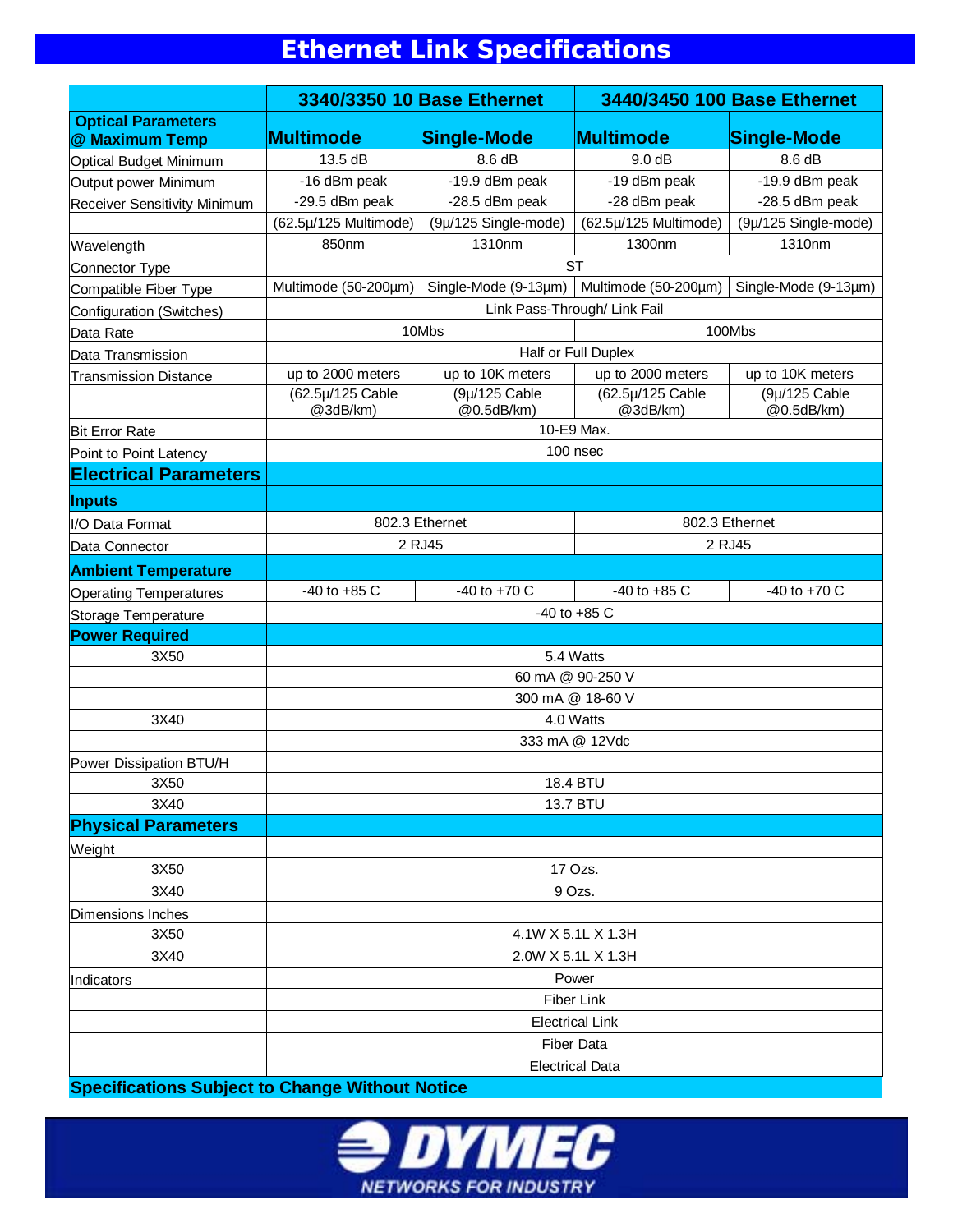#### **Link Pass Through Mode**



The Diagram above shows the operation of the 3340-3350 10Base Ethernet Links when the Link Pulse option is set to Passthrough mode (Switch marked ONE/FULL set to ONE).

 The Bottom diagram shows the 3340 links diagnostic LED's in normal operation. The Data LED's both Fiber and TP will flash when data is actually passing and be off when no data is being transmitted. The Link LED's both Fiber and TP should be on Solid as long as the Power LED is also on.

 The Middle diagram shows the 3340 links diagnostic LED's when the TP input cable of one of the links is open or damaged. Both of the 3340's show loss of received Link Pulses (one shows Fiber and one shows TP. The 3340 link on the opposite end of the fiber will not be transmitting TP link pulses to the connected IED).

 The Top diagram shows the 3340 links diagnostic LED's when one of the fiber cables from one of the 3340 links is open or damaged. Only One of the 3340 links show loss of received Link Pulses (The receive fiber of the 3340 link on the opposite end of the break. That 3340 links TP port will not be transmitting link pulses to the connected IED).



#### **Link Fail Mode**

The Diagram above shows the operation of the 3340-3350 10Base Ethernet Links when the Link Pulse option is set to Fail mode(Switch marked ONE/FULL set to FULL).

 The Bottom diagram shows the 3340 links diagnostic LED's in normal operation. The Data LED's both Fiber and TP will flash when data is actually passing and be off when no data is being transmitted. The Link LED's both Fiber and TP should be on Solid as long as the Power LED is also on.

 The Middle diagram shows the 3340 links diagnostic LED's when the TP input cable of one of the 3304 links is open or damaged. Both of the 3340's show loss of received Link Pulses (Both of the 3340 links TP ports will not be transmitting link pulses to the connected IEDs).

 The Top diagram shows the 3340 links diagnostic LED's when one of the fiber cables from one of the 3340 links is open or damaged. Both of the 3340 links show loss of received Link Pulses (Both of the 3340 links TP ports will not be transmitting link pulses to the connected IEDs).